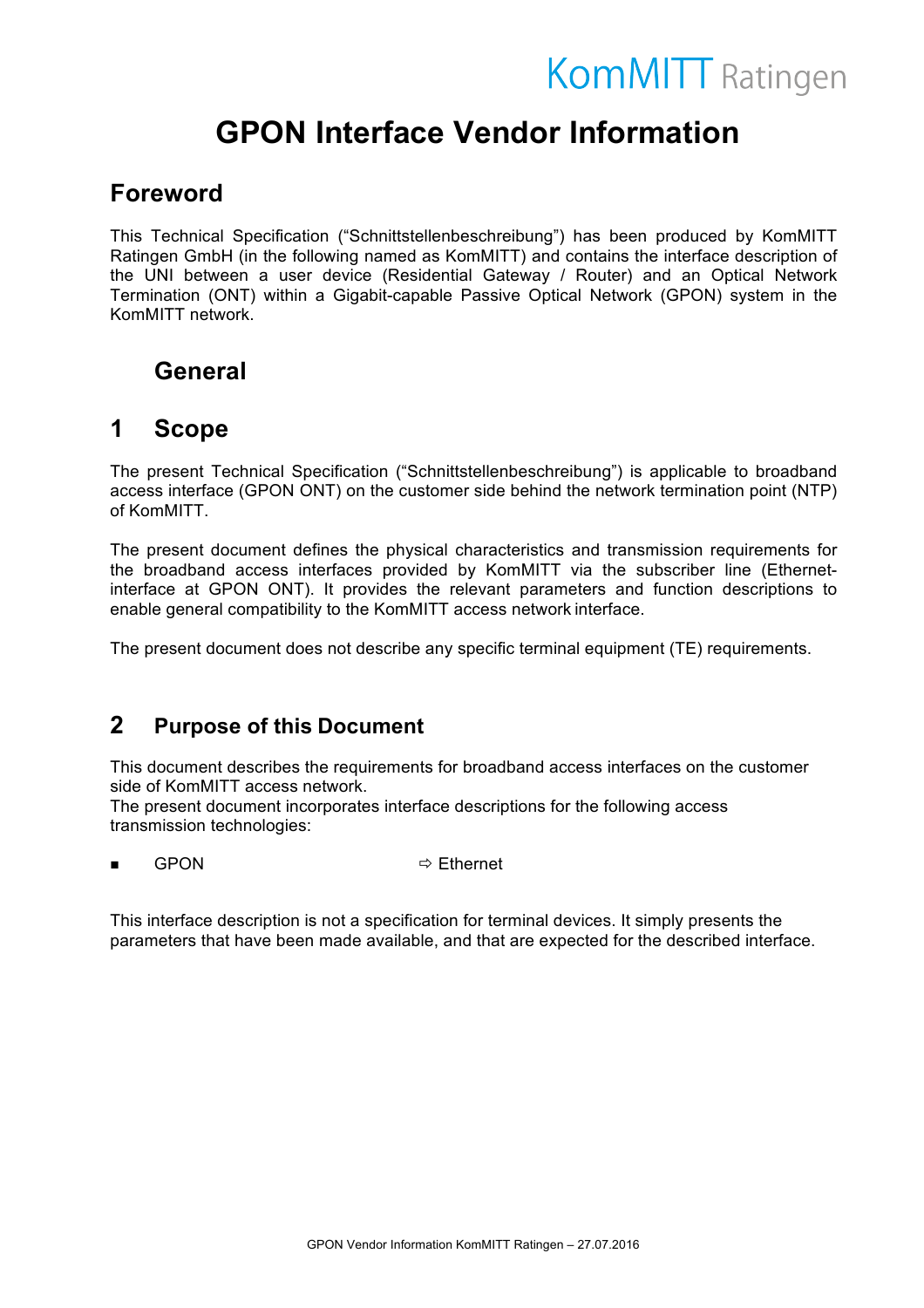# **3 KomMITT GPON network**

### **3.1 GPON**

The GPON interface is an optical interface that provides the ability to transport data between the Optical Line Termination (OLT) and the Optical Network Units (ONUs). Each GPON interface is shared by up to 128 ONUs. Some ONUs are used to connect individual residential or business subscribers: the Single Family Unit (SFU); others connect more residential or business subscribers: the Multi-Dwelling Unit (MDU) and Multi-Tenant Unit (MTU).

The GPON interfaces must be considered as internal (user) interfaces while the ONU/ONT service interfaces are the actual (external) user interfaces in this specific case.

GPON interfaces can also be configured as subtending interfaces, similar to subtending interfaces as offered on NT and NT I/O ports. See L2 Forwarding section for additional details

All the KomMITT GPON network implementations of ONU and OLT are based on the following GPON ITU-T standards:

G.984.1 (GPON Service requirements)

G.984.2 (GPON PMD layer) G.984.2 (GPON PMD layer) amendment 1 G.984.3 (GPON TC Layer) G.984.3 (GPON TC Layer) amendments 1 and 2 G.984.4 (GPON OMCI)

G.984.4 (GPON OMCI) amendments 1 and 2

#### Encapsulation

Data sent over the GPON interface is encapsulated in the GEM header, where GEM stands for GPON Encapsulation Method. The GEM header includes a "GEM port" ID which uniquely identifies a traffic flow or group of traffic flows for a specific UNI. GEM port IDs are not exposed to the operator, but are assigned, for example, when a VLAN port is created on a UNI. In the ONU, a GEM port ID is associated with a specific traffic queue towards the PON. Thus the GEM port can be conceptualized as identifying a specific traffic class within a UNI.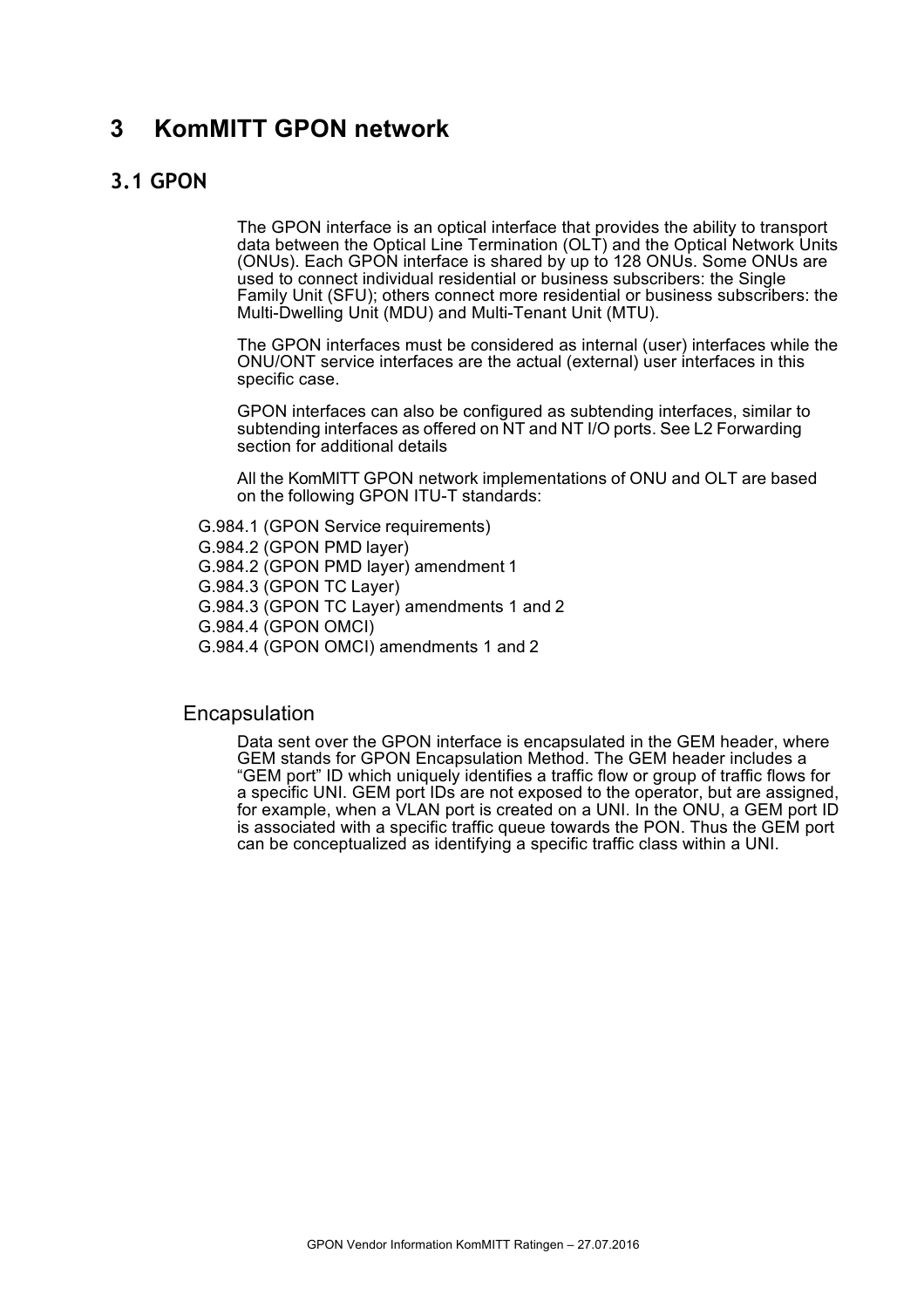# **Technical Specification of the UNI between GPON ONT and User device in the KomMITT network**

# **4 Purpose of this Document**

This Technical Specification ("Schnittstellenbeschreibung") describes the UNI (user interface) between a Residential Gateway / User device and an Optical Network Termination (ONT) within a Gigabit-capable Passive Optical Network (GPON) system in the network of KomMITT.

This document describes the requirements on UNI on the customer side for connecting User device to ONT of KomMITT GPON network. It incorporates requirements for the electrical Ethernet interface only.

This interface description simply presents the parameters that have been made available, and that are expected for the described interface.

# **5 Technical description GPON**

### **5.1 Introduction: GPON Network**

An Optical Distribution Network (ODN) based on Gigabit Passive Optical Network (GPON) technology consists of two main parts that may be implemented by network equipment that can be categorized as follows:

• Optical Line Termination (OLT):

This unit provides central processing, switching, and control functions. This equipment is located at the network side of the Optical Distribution Network

• Optical Network Unit (ONU):

This unit is located at the subscriber premises as distributed end-points of the ODN. This equipment implements the GPON protocol and adapts GPON Protocol Data Units to subscriber service interfaces.



•

**Note —** There is a specific case for ONU equipment that is generally referred to as Optical Network Termination (ONT). This specific term is generally used to designate a single-user subscriber premise equipment.

# **5.2 KomMITT GPON Network Architecture**

In the KomMITT GPON network architecture, the OLT function is provided via three distinct equipment types:

- Packet Optical Line Termination (P-OLT) unit
- Video Optical Line Termination (V-OLT) unit which distributes Radio Frequency (RF) overlay video signals across the GPON if the network provider chooses this method for providing Video Services.
- Wavelength Division Multiplexer which is only needed in case of V-OLT presence in the network, and which is used to mix and separate the RF Video signal into/from the optical fiber going towards ONUs.

This model is shown in following Figure.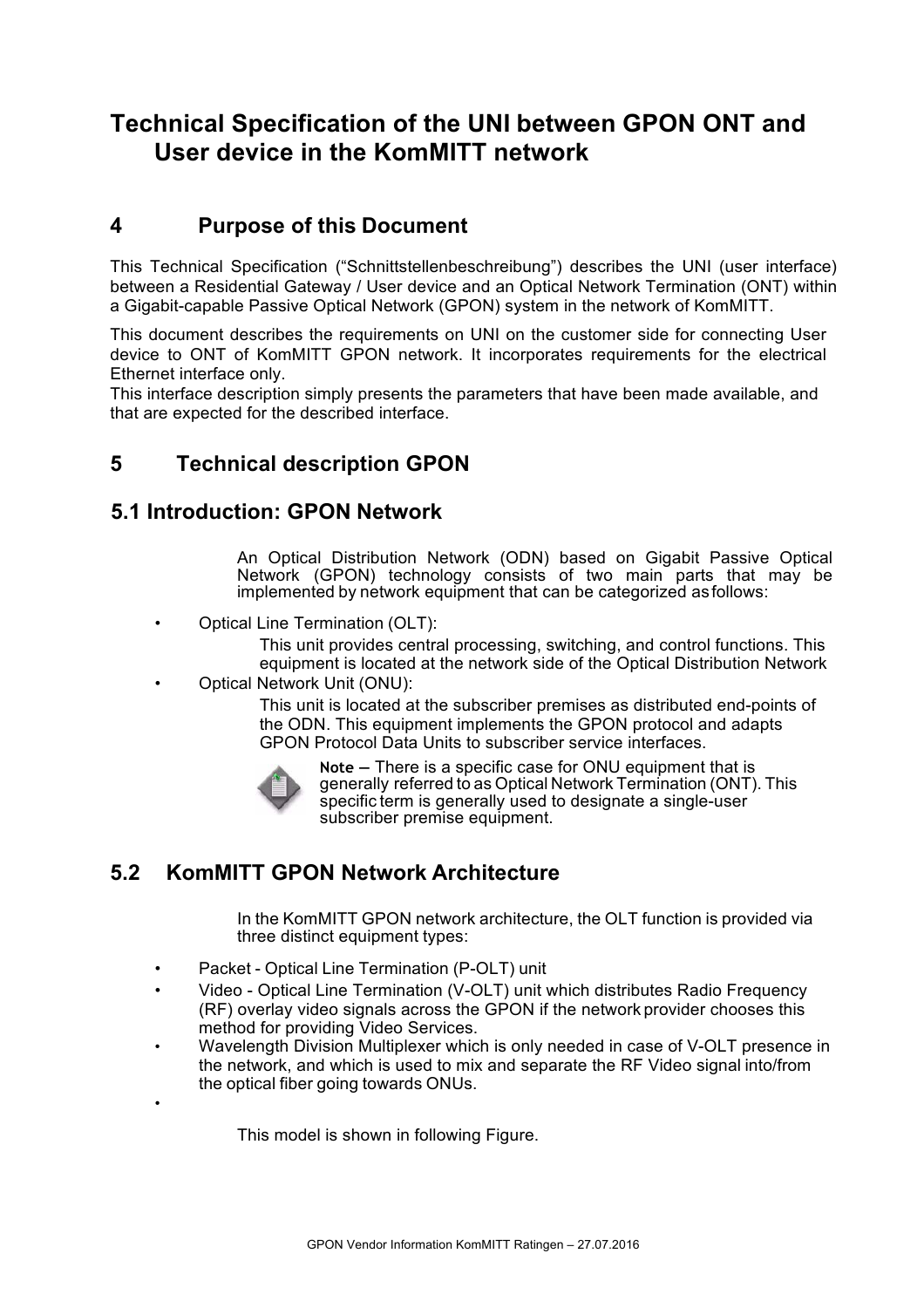#### **KomMITT GPON Network Architecture**



1 The maximum optical link length depends on the specific equipment and deployment conditions

### **Standards**

The Alcatel-Lucent GPON network is developed based on the following ITU-T standards:

- G.984.1 (GPON Service requirements)
- G.984.2 (GPON PMD layer)
- G.984.2 (GPON PMD layer) amendment 1
- G.984.3 (GPON TC Layer)
- G.984.3 (GPON TC Layer) amendment 1 and 2
- G.984.4 (GPON OMCI)
- G.984.4 (GPON OMCI) amendments 1 and 2

### **6 Technical description UNI**

### **6.1 Physical layer Requirements**

The physical layer (layer 1) parameters must conform to IEEE 802.3.

User device must support one 100/1000Base-T Ethernet Interface.

A RJ45 socket (Version: MDI-X) at the GPON ONT with pin assignment according to IEEE 802.3 should be used for the connector.

The RJ45 socket supports Auto-MDI(X) and auto-negotiation. The GPON ONT must support the use of a straight-through (patch) cable between the UNI and the RG.

Devices connected to the UNI must support auto-negotiation function. The default value is activated.